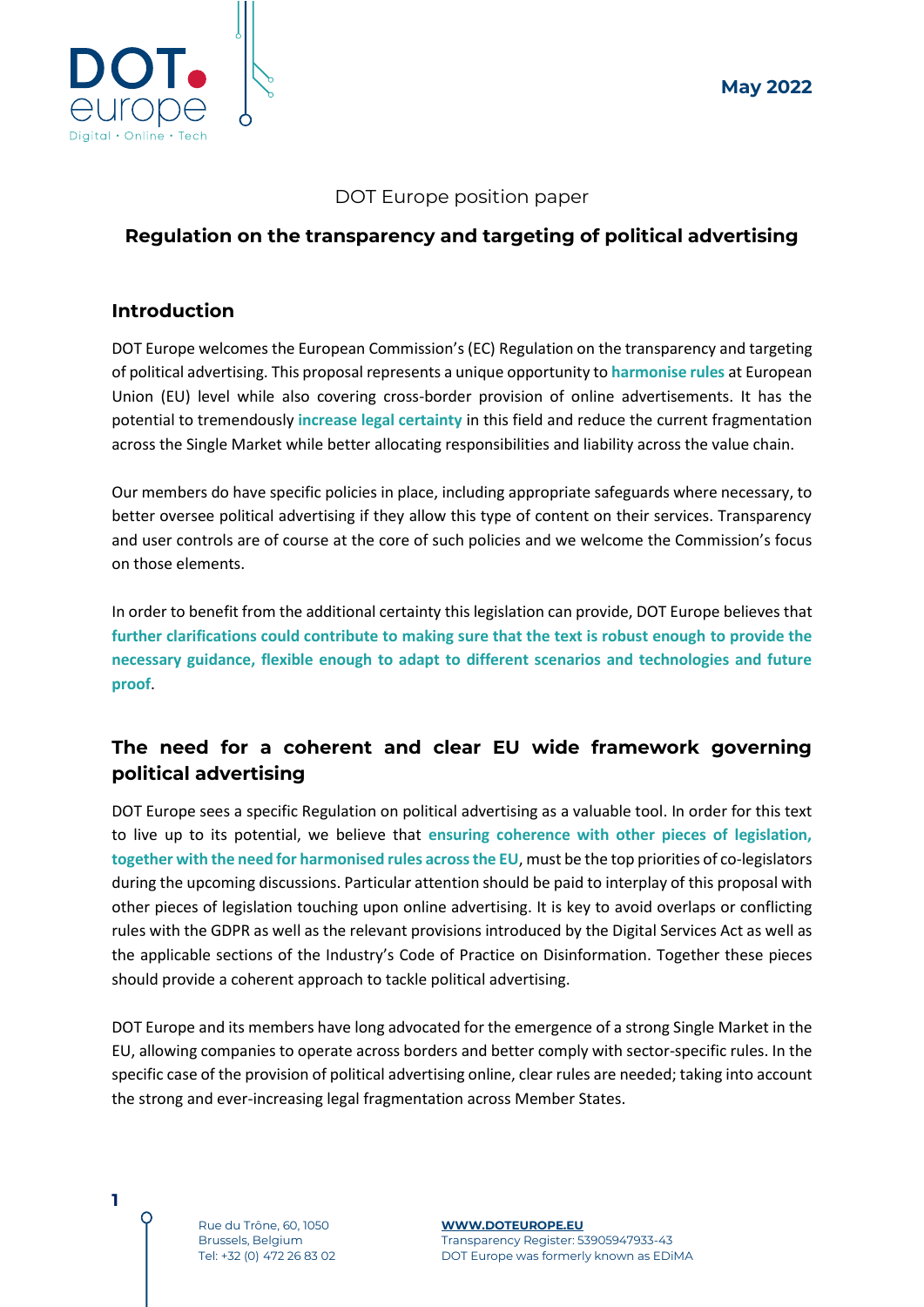

# **Crucial definitions should be tightened and clarified**

Clear definitions are extremely important as they will impact the entire applicability of the text and its coherence with the current legislative framework. The lack of clear definitions would have three main consequences:

- Different companies would adopt inconsistent and conflicting policies, creating confusion for advertisers and undermining transparency and access to information for citizens ;
- It will make it harder for companies to offer political advertising services, preventing the emergence of new players and the provision of such services across the EU.
- It could compromise the creation of a framework of shared responsibilities across the whole value chain, which would ultimately be detrimental to society.

DOT Europe considers that **two definitions need to be fixed in priority: political advertising and political actors**.

- Political advertising

The definition of political advertising covers a very broad swath of activities undertaken by multiple actors across the advertising ecosystem. As drafted, it introduces ambiguity and uncertainty and risks undermining the Regulation's objectives to achieve an increased meaningful transparency.

It is essential to clarify the definition in order to establish a clear and unambiguous distinction around content that qualifies as political advertising and content which does not. In the current definition, organic content could be included, meaning that, for example, protected political speech posted online by a political actor would be captured in the scope. As this is not the intention of the Regulation, a clearer line shall be drawn between organic content and paid-for content and we recommend for the Regulation to clarify that all organic content is excluded from the scope of the proposal.

While we welcome in principle the exclusion for messages 'of a purely private or a purely commercial nature' in article 2(a), clarifications would be needed to make this exclusion implementable in practice. Would, for example, a message from a political actor on their social media accounts announcing a fundraiser be considered as 'purely private', or an ad for t-shirts labelled 'Black Lives Matter' considered purely commercial? As the current definition of political advertising focuses more on the type of actor running the advertisement than on the content itself, this exclusion would place platforms in the difficult position to judge the intention of a private individual or commercial entity, leaving room for arbitrary or erroneous decisions.

Similarly it would, in certain cases, not be possible to assess whether a message is '*liable to influence the outcome of an election or referendum, a legislative or regulatory process or voting behaviour'* as per article 2(b)<sup>1</sup>. The most challenging part of the definition is the one referring to 'voting behaviour', as a similar message could influence an individual's voting behaviour in some cases and not in others. Such a broad provision would also potentially encompass other initiatives, such as for example a temporary change of a company's logo in specific circumstances (fight against climate change, support

 $<sup>1</sup>$  It is even more difficult when taking into account the language of recital 17.</sup>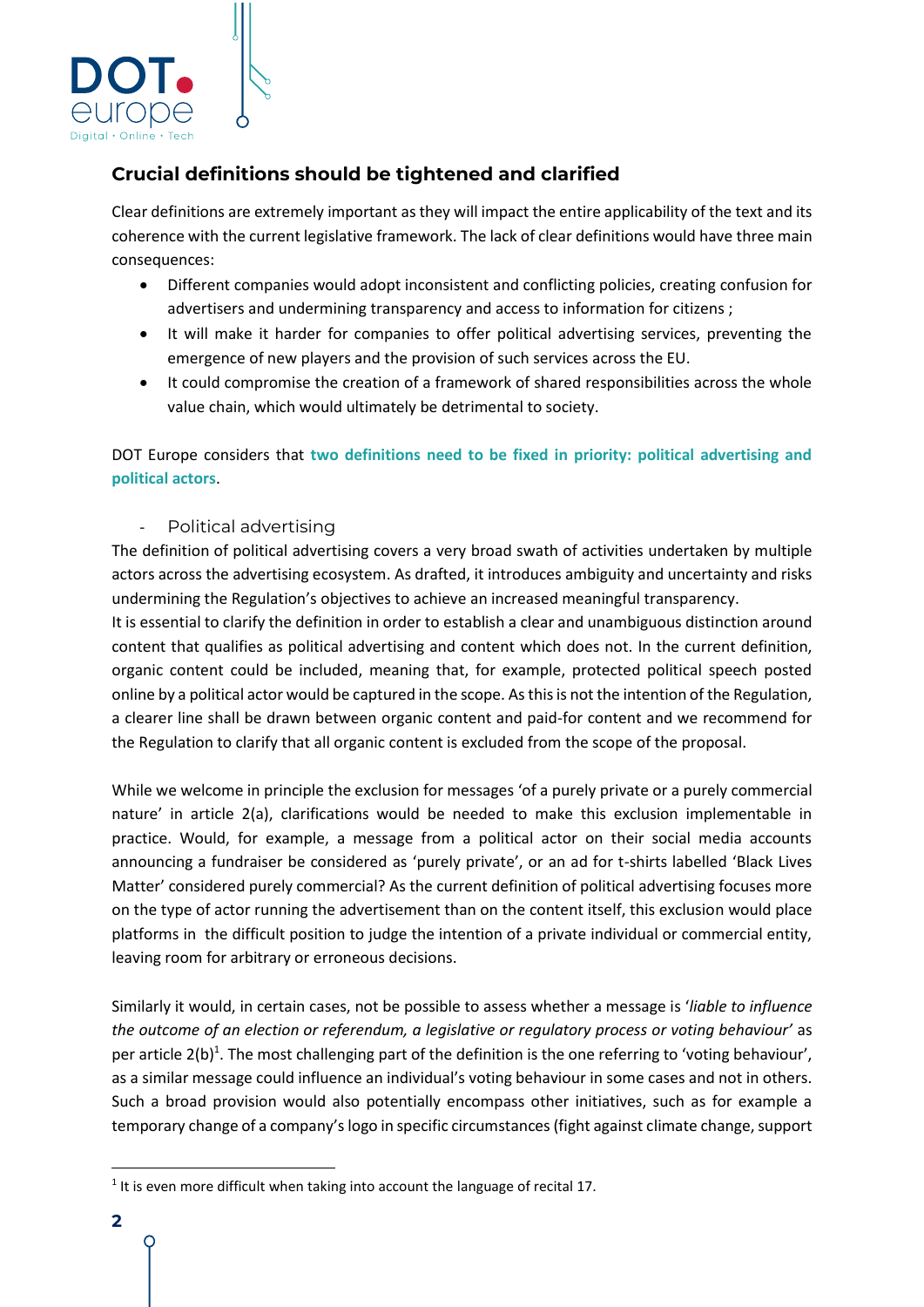

for LGBTQIA+…) and could harm mobilisation or fundraising calls by NGOs. Finally, while this Regulation will be applicable across the EU, some issues can be appreciated very differently depending on the Member State<sup>2</sup>.

Finally, as briefly touched upon above, we would also recommend clarifying the definition to only cover paid-for advertising. While we understand the objective of covering advertising indirectly run through an influencer or a third party for example, the inclusion of indirect financial compensation in the scope of the Regulation would be disproportionate. It would not be feasible for intermediary services to verify the information, especially since the definition of political advertising mostly relies on the type of actor paying for an advertisement rather than on the content of the advertisement itself. DOT Europe considers that the advertiser, influencer or any other third party involved should be responsible for the disclosure of such information and its accuracy since service providers cannot establish for sure whether it constitutes advertisement or not. They have no control over the third party and the nature of the content being published.

#### Political actors

The definition of political actors as foreseen in the draft Regulation is also very broad and problematic, and could result in the misidentification of political actors and of corresponding political advertisements. By narrowing the definition, political advertising service providers would be able to better assess whether the ad falls in the scope of the Regulation, as long as the responsibility to provide accurate information that would be displayed to end-users is provided by advertisers and sponsors.

Among the list of 8 different points listed in the definition, two in particular could unintentionally encompass an important number of individuals or organisations: point (f) which mentions '*an unelected member of government at European, national, regional or local level'* as well as point (h) which states that are considered political actors '*any natural or legal person representing or acting on behalf of any of the persons or organisations in points (a) to (g), promoting the political objectives of any of those*.' The current definition could go as far as to include any civil servant or politician's administrative assistant. This would mean that hundreds of thousands of individuals could fall under those two categories and wrongly be considered political actors. Similarly, would a private company taking the same stance as an NGO active in the context of a referendum on a societal issue be considered a political actor? It will be difficult in a number of cases for advertising services to guess which individual or organisation is indeed a political actor.

DOT Europe urges the co-legislators to provide clearer guidance by tightening these two definitions, especially as they are the foundation of this draft Regulation. **A clearer definition of political advertising would allow for more coherent company-specific policies and a better protection of civil society**. Overall, on the definitions of political advertising and political actors, the best way to solve

 $<sup>2</sup>$  An ad for a yellow vest was nothing more than an ad for a piece of road safety equipment in 2018 across the</sup> EU however, following the yellow jacket movement in France, this equipment became (and still is to some extent) a political statement.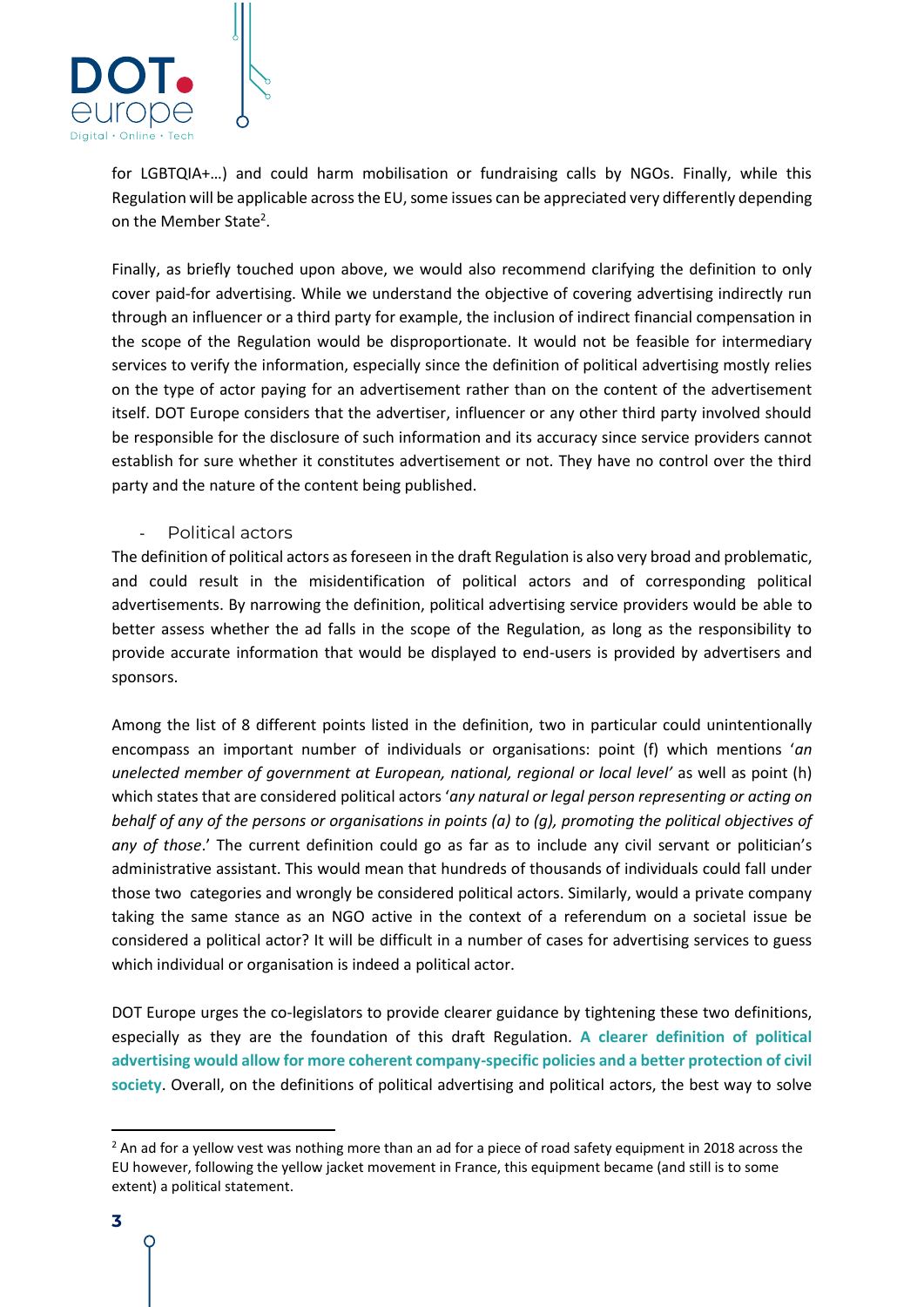

the issues identified would be to ask the advertisers running ads that qualify as political advertising to self-declare and disclose their relationship with political parties or movements. The responsibility in relation to the accuracy of the information provided should lie with the advertiser itself, as service providers will not able to have access to information about third parties acting on behalf of a political actor. Those measures would also allow for a better distribution of responsibilities and liability among the different stakeholders.

Political advertising services vs. political advertising publishers

**Clarifying roles and responsibilities of the different actors in the scope of the Regulation is necessary to avoid overlaps** and make sure that users have access to accurate and verified information in relation to the ads they see. For this reason, DOT Europe recommends:

- o Clarifying that the role of political advertising publishers is to "publish" and "disseminate" a political advertisement through a specific interface, as they are the ones presenting ads to end users.
- $\circ$  Clarifying that providers who allow for the purchase of political advertisements do not qualify as political advertising services, but rather as publishers. This would ensure that entities which create and purchase political ads in conjunction with political actors are the best placed to collect the necessary information that political advertising services need to late provide to political advertising publishers.

## **The allocation of responsibilities along the value chain needs to be streamlined**

DOT Europe is a strong supporter of a better allocation of responsibilities in the online world. In this draft Regulation as in other pieces of legislation, all stakeholders should be assigned a level of responsibility that fits their role and influence in the ecosystem. This approach is the most sustainable and efficient one in the long run.

When it comes to the transparency and targeting of political advertising, responsibilities should be clearly distributed across the political advertising value chain. This is particularly important in a Regulation that aims to foster election integrity and help address disinformation online.

On the one hand, advertisers and sponsors are the best placed to accurately provide the information required as they know the context around their ads and are in the best position to assess their nature and identify which ads are 'political' i.e. they are best placed to identify whether their ads qualify as political advertising in the first place. Consequently, the law should unambiguously place liability on advertisers to identify whether their ads are in scope, and to provide accurate information to the platform. This can be done by asking advertisers to validate their identity with the platform and provide truthful information via obligatory self-declarations. This mechanism can ensure that the law applies in practice, allowing platforms to rely in good faith on the information and declarations provided by the advertisers and give the necessary incentive for advertisers to provide reliable information.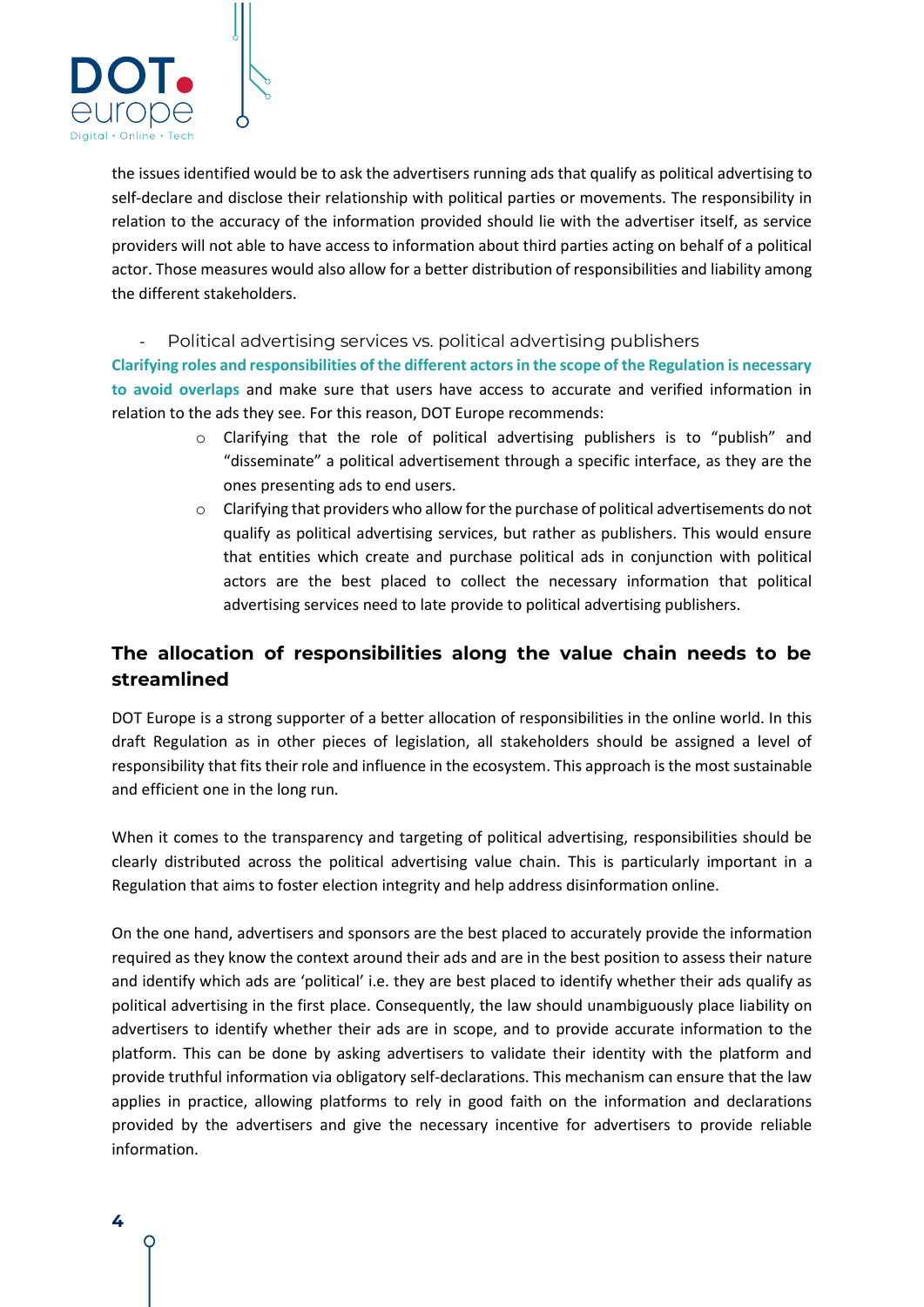

On the other hand, platforms shall still retain an essential role in the context of this Regulation. Even if they are not the best placed to identify in-scope ads or analysing their context, platforms are the vehicles through which transparency happens and still have to comply with numerous requirements related to transparency. While they should not have to vet the information provided by the advertisers, they can bring a strong added value by requesting from advertisers the information required in accordance with this Regulation.

DOT Europe believes that this clarification of the responsibilities of different providers along the value chain can in practice streamline the enforcement and ensure that this Regulation is efficiently applied while remaining future-proof, adaptable to technological change. By creating **a strong framework of responsibility and accountability for the different actors involved**, the Regulation will achieve its potential and bring concrete benefits to citizens.

## **Transparency requirements should be more flexible to better tailor to individual users and business users' interests**

DOT Europe supports the Commission's approach outlined in article 7 of the draft Regulation and believes that it strikes a delicate balance between the need for accountability and the benefits advertising can bring to citizens, civil society organisations and political actors in the EU. The political nature of advertisements needs to be displayed in a clear manner, allowing users to easily recognise it and to easily access information about it. As mentioned before, in order to appropriately achieve the objective of the Regulation to provide citizens with reliable information when presented with a political advertising, it is key for this law to provide a clear delineation of obligations for platforms that provide advertising services and advertisers. This article could be improved if some targeted but still important changes were to be made.

First of all, article 7 states that the transparency notice is meant to '*enable the wider context of the political advertisement and its aims to be understood'*. Here it would be useful for platforms to have more explanations as to what elements of the transparency notice are supposed to provide the wider context. This information can be very difficult to understand for or to be known by the platform, in particular in the case of local elections for example. Here, we reiterate the need for this information to be provided by the advertisers directly. When it comes to transparency, flexibility is also essential. Given the diversity of services in the scope of this Regulation, **the legislators should make sure that the requirements on the formats to display information to the users are applicable across the ecosystem**. An efficient way to display information on one platform might not be workable on another service. Platforms are best placed to assess how to design in practice appropriate systems to inform their users in an appropriate way.

Clarifications to the concept of 'reasonable efforts' in article 7(3) are also needed. Such ambiguous language will most probably create considerable legal uncertainty which will in turn lead to litigation and increased costs.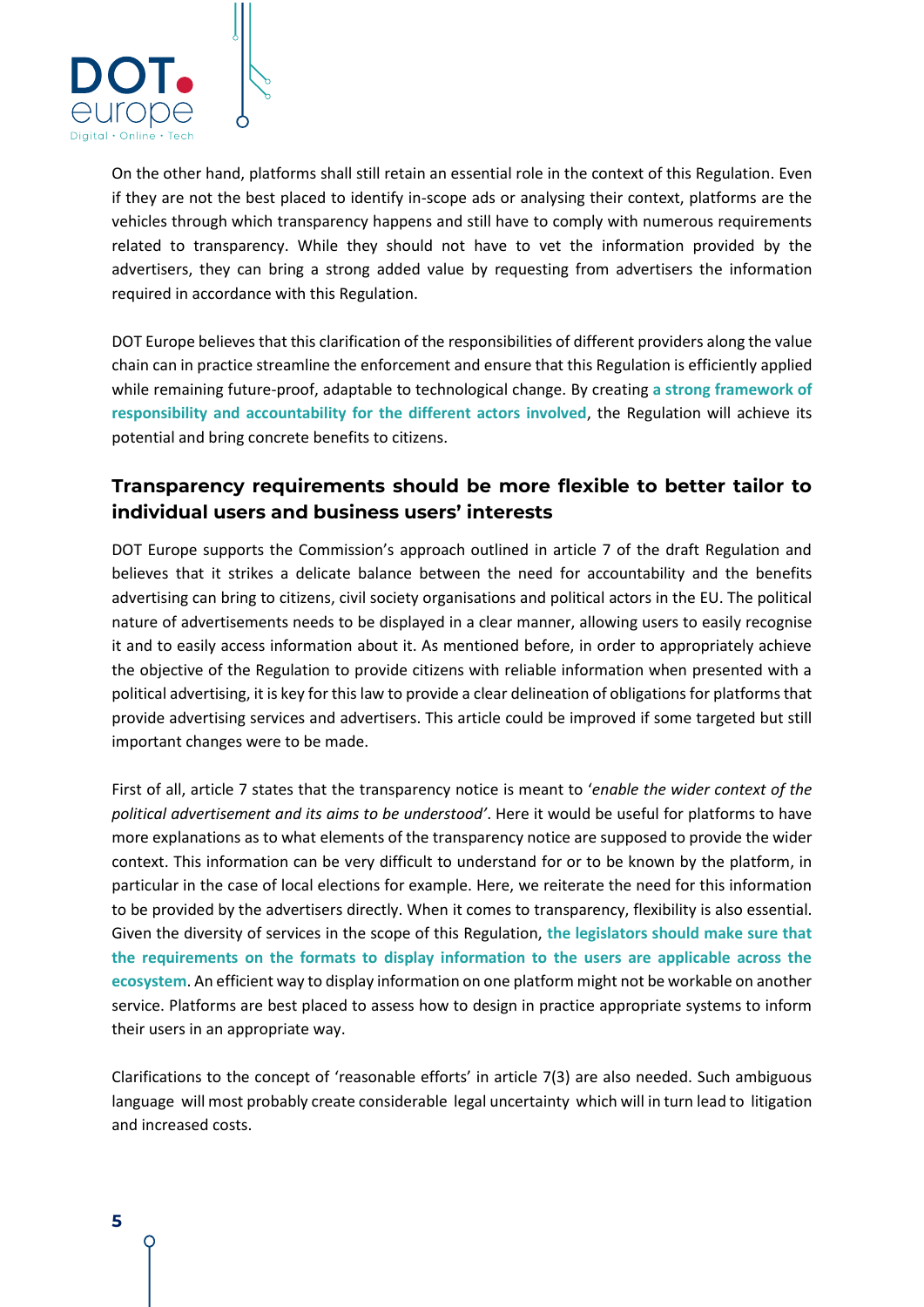

The data storage provision of 5 years for transparency notices, outlined in article 7(5) does not seem to be proportionate. DOT Europe recommends a shortening of this provision to 1 year after the advertisement was last presented on the interface. This measure would be fully in line with article 30(1) of the DSA, fostering coherence between the two pieces of legislation.

Regarding Chapter III of the Regulation, DOT Europe considers that a balance needs to be struck between transparency requirements one the side, and commercial interests as well as users' interests on the other. The disclosure of exact amounts spent by an advertiser on a given platform can be problematic from a commercial point of view. While transparency is paramount in the context of political advertising, publicly disclosing this information goes against the business users' legitimate commercial interests, that the platform is also supposed to protect. The public disclosure of aggregate amounts spent represents the best way to achieve both objectives.

### **The text should take individual's data privacy into account**

The text of the Regulation could also compromise individual users' data privacy, as individual publishers of advertisement could be required to disclose personal contact details. This could seriously compromise an individual's privacy in particular if the ad was linked with a social issue (sexual or political orientation for example). Similarly, the information described in article  $12(3)c<sup>3</sup>$  could be very sensitive, especially if it was being made public as part of the transparency notice. DOT Europe recommends the disclosure of targeting parameters with a higher level of generality, ensuring that users' personal data is protected.

## **Coherence with the current data protection framework is necessary to ensure future-proofness of the text**

DOT Europe already highlighted the need to make sure that this Regulation remains flexible and future-proof given how fast changing the online advertising ecosystem is. But the links between this proposal and the EU data protection framework are important as well, especially in Chapter III of the draft Regulation. We however have specific concerns with regards to the following potential inconsistencies:

• **The current text risks being interpreted as covering advertising based on interests explicitly expressed by users rather than covering the use of sensitive categories of data**. For example users may, by simply liking or following a page of a political party or a civil society organisation, see a political advertisement run by them even though they did not consent to the processing of sensitive categories of data. But data linked with a like or a page follow is not considered as a specific category of data under the GDPR, as expressing an interest in a political actor, for example, does not necessarily equate to sharing the same political beliefs. Hence, we call for greater clarity on the fact that this requirement does not seek to reinterpret the GDPR.

<sup>3</sup> Article 12(3)c : "*provide, together with the political advertisement, additional information necessary to allow the individual concerned to understand the logic involved and the main parameters of the technique used, and the use of third-party data and additional analytical techniques. This information shall comprise the elements set out in Annex II."*